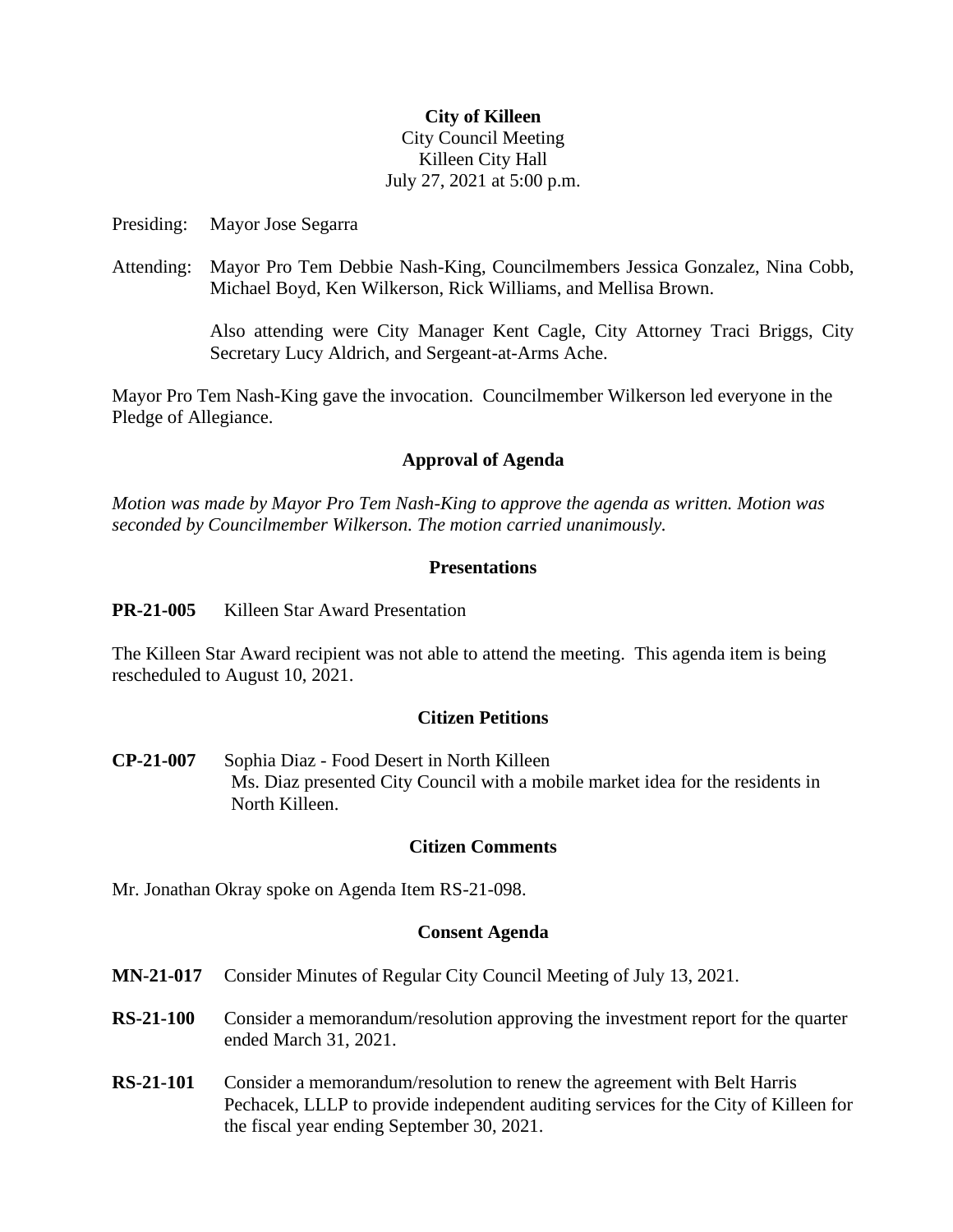Regular City Council Meeting July 27, 2021 – Page 2

- **RS-21-102** Consider a memorandum/resolution declaring vacancies on various citizen appointed boards and commissions and appointing members to fill the unexpired terms.
- **RS-21-103** Consider a memorandum/resolution awarding Bid No. 21-06, Greenforest Circle Drainage Improvements, to B-Corp Utilities, Inc. in the amount of \$626,479.88.
- **RS-21-104** Consider a memorandum/resolution approving the abandonment of a .057-acre, tenfoot-wide utility easement affecting the property currently recorded as Tract 'A' and Lots 10-13, Block 1, Gardens at Jasper Heights. The easement is located east of Jasper Garden Court, Killeen TX, 76541.
- **RS-21-105** Consider a memorandum/resolution awarding Bid No. 21-12, Clements Boys and Girls Club Parking Lot and Sidewalk-CDBG Project #19-05, to Turner Paving and Construction, Inc. in an amount not to exceed \$127,683.

*Motion was made by Mayor Pro Tem Nash-King to approve the Consent Agenda items. Motion was seconded by Councilmember Brown. Motion carried unanimously.*

#### **Resolutions**

**RS-21-098** Consider a memorandum/resolution approving an Interlocal Cooperation Contract between the City of Killeen, City of Temple, Temple Independent School District, and Bell County engaging Bickerstaff Heath Delgado Acosta to perform redistricting services in relation to the 2020 Census.

**Staff Comments:** Kent Cagle, City Manager

This agenda item was presented in detail during the July 20, 2021 City Council Workshop meeting. Mr. Cagle was available to provide additional information and answer questions.

*Motion was made by Mayor Pro Tem Nash-King to approve RS-21-098. Motion was seconded by Councilmember Williams. Motion carried 6 to 1 with Councilmember Brown in opposition.*

#### **Public Hearings**

**PH-21-027 HOLD** a public hearing and consider an ordinance authorizing the 2021-2022 Annual Action Plan describing use of funds and authorizing application for and allocation of Community Development Block Grant (CDBG) and Home Investment Partnerships (HOME) program funds. **(2nd of 2 Public Hearings)**

> The City Secretary read the caption of the ordinance. AN ORDINANCE AUTHORIZING SUBMITTAL OF THE 2021-2022 PROGRAM YEAR ANNUAL ACTION PLAN DESCRIBING THE USE OF FUNDS AND AUTHORIZING THE APPLICATION FOR AND ALLOCATION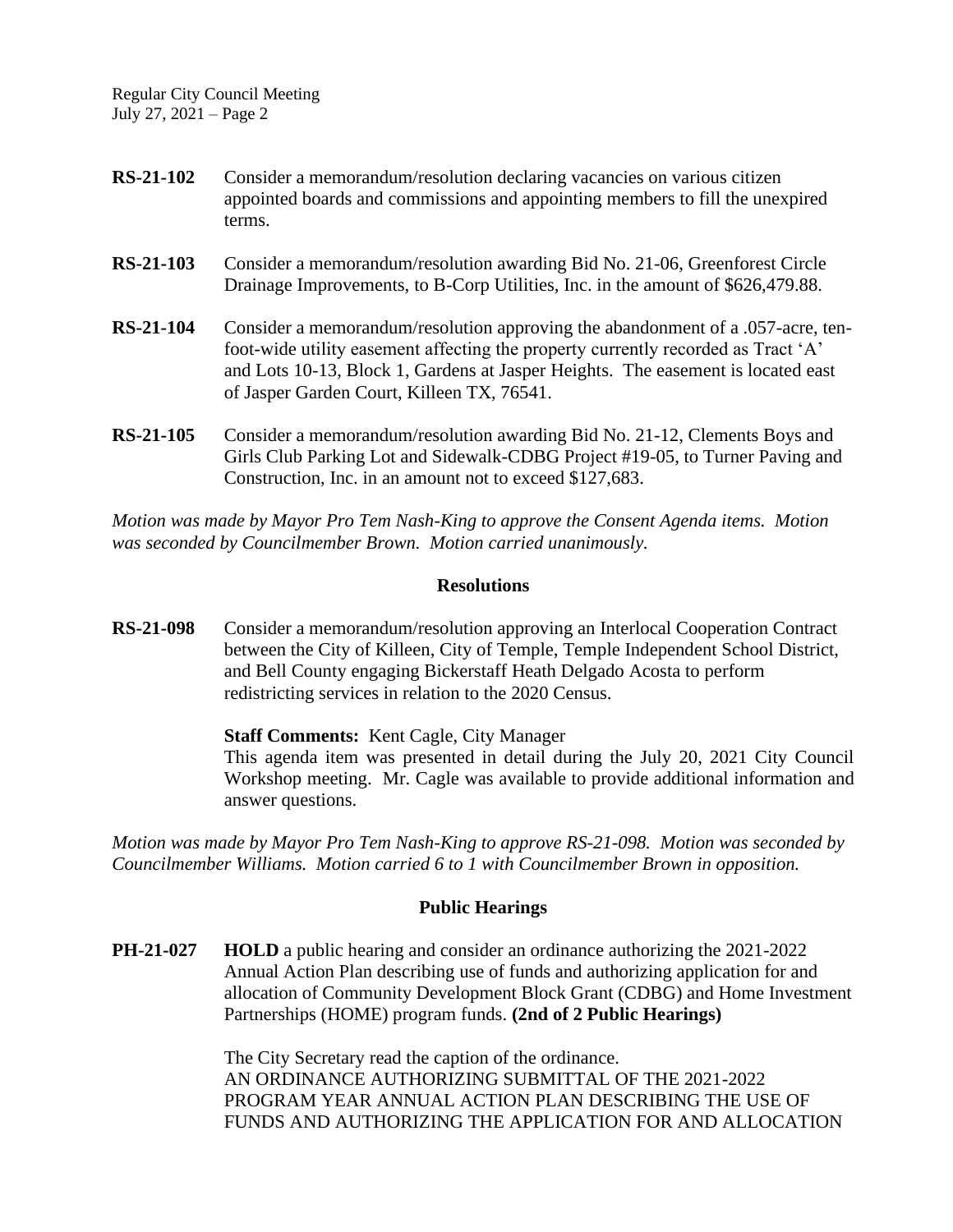OF \$1,114,792.00 IN PY 2021-22/FISCAL YEAR 2022 COMMUNITY DEVELOPMENT BLOCK GRANT (CDBG) FUNDS AND THE USE OF PRIOR YEAR RE-PROGRAMMABLE FUNDS FOR A TOTAL EXPENDITURE OF \$1,130,386.53 OF CDBG FUNDS; AND THE APPLICATION OF \$491,222.00 IN HOME INVESTMENT PARTNERSHIP (HOME) PROGRAM FUNDS, THE USE OF PRIOR YEAR REPROGRAMMABLE FUNDS AND PY 2021-22 PROGRAM INCOME FOR A TOTAL EXPENDITURE OF \$663,771.97 OF HOME FUNDS; PROVIDING A SEVERABILITY CLAUSE; AND PROVIDING AN EFFECTIVE DATE.

**Staff Comments:** Leslie Hinkle, Executive Director of Community Development Ms. Hinkle and Community Development Advisory Committee President Mr. Adams presented this item to City Council at the June 15, 2021 Workshop Meeting. The first public hearing was held on June 22, 2021. City staff recommends holding the 2nd and final public hearing and recommends approval of the ordinance adopting the 2021-2022 Annual Action Plan and authorizing application for and allocation of CDBG and HOME funds.

Mayor Segarra opened the public hearing.

Mr. Anthony Kendrick spoke on the City of Killeen Recreation Services Bob Gilmore Senior Center project.

With no one else appearing, the public hearing was closed.

*Motion was made by Councilmember Brown to approve PH-21-027 amending the program funding by reducing the Killeen Opportunity to End Homelessness - Tenant Based Rental Assistance project by \$200,000 reallocating those funds to the North Killeen Housing Redevelopment program and with the remaining \$205,100 left in the Killeen Opportunity to End Homelessness - Tenant Based Rental Assistance project that the funds be emphasized on homeless prevention through rental relief or security deposits and first month rents. In addition, as indicated in the Bob Gilmore Senior Center project that the \$80,061.27 recommended to be forwarded as a commitment to the FY23 CDBG funding is not committed this year. Without a second, the motion died. Motion was made by Councilmember Gonzalez to approve PH-21-027. Motion was seconded by Mayor Pro Tem Nash-King. Councilmember Brown made a motion to amend to approve PH-21-027 changing the program funding by not committing the \$80,061.27 that is being recommended in the Bob Gilmore Senior Center project to be forwarded as a commitment to the FY23 CDBG funding. Without a second, the amended motion died. Motion carried unanimously.*

**PH-21-030 HOLD** a public hearing and consider an ordinance granting Atmos Energy a 0.202 acre temporary construction easement to be located on Lot 16, Block 1, Hunter's Chase Subdivision (Hunt Neighborhood Park), Killeen, Texas. (2nd of 3 readings)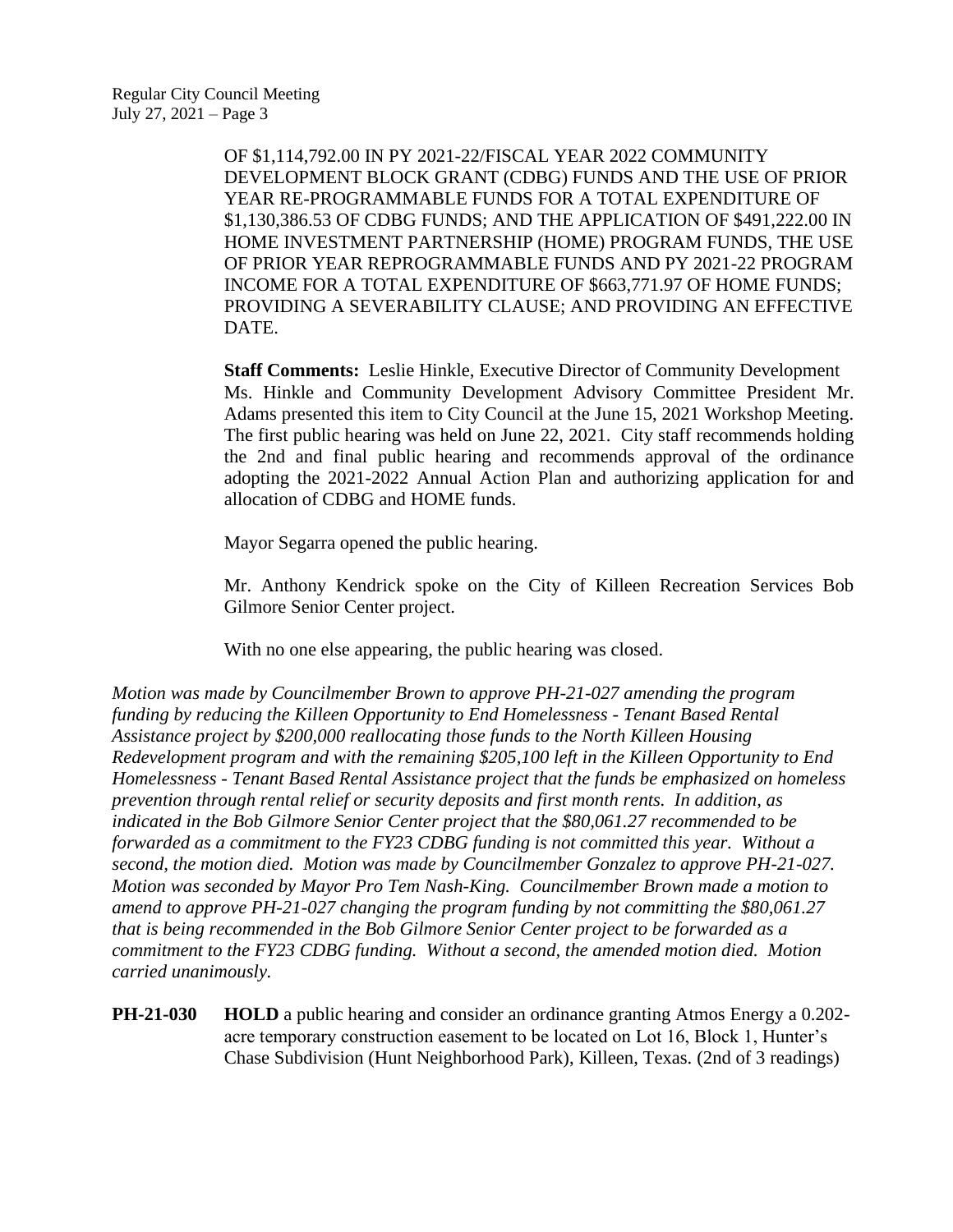The City Secretary read the caption of the ordinance. AN ORDINANCE GRANTING EASEMENTS TO ATMOS ENERGY CORPORATION FOR APPROXIMATELY .202 ACRE OUT OF LOT 16, BLOCK 1, HUNTER'S CHASE SUBDIVISION; PROVIDING A SAVINGS CLAUSE; PROVIDING FOR THE REPEAL OF CONFLICTING PROVISIONS; PROVIDING FOR AN EFFECTIVE DATE.

**Staff Comments:** Tony McIlwain, Executive Director of Development Services This agenda item was presented in detail and the first of three public hearings was held during the July 13, 2021 City Council meeting. Mr. McIlwain was available to provide additional information and answer questions. City staff recommends that the second of three public hearings be held with the third and final hearing scheduled for August 24th.

Mayor Segarra opened the public hearing.

With no one appearing, the public hearing was closed.

**PH-21-036 HOLD** a public hearing on the proposed Fiscal Year 2022 Annual Budget.

**Staff Comments:** Jonathan Locke, Executive Director of Finance

The City of Killeen provides opportunities for public input throughout the budget process. The Local Government Code, City Charter, and Financial Governance Policy require one public hearing be held prior to the adoption of the budget. The public hearing is an opportunity for citizens to express their thoughts and opinions on the proposed budget. The City Manager submitted the proposed Fiscal Year 2022 Annual Budget to City Council on July 6, 2021 and presented a brief budget summary to City Council on July 13, 2021. In addition, a public forum on the proposed budget was held on July 21, 2021.

Mayor Segarra opened the public hearing.

With no one appearing, the public hearing was closed.

*Motion was made by Mayor Pro Tem Nash-King to set the date of September 14, 2021 to adopt the FY 2022 Budget at which the meeting will start at 5:00 p.m. and be held at 101 N. College Street, Killeen, Texas. Motion was seconded by Councilmember Brown. Motion carried unanimously.*

*In addition, motion was made by Councilmember Brown to schedule a Special City Council Workshop meeting to discuss the proposed FY 2022 budget on Saturday, August 28, 2021 beginning at 9:00 a.m. Mayor Pro Tem Nash-King seconded the motion. During discussions, Mayor Pro Tem Nash-King rescinded the second. Councilmember Williams seconded the motion. Motion carried 5 to 2 with Councilmember Cobb and Councilmember Wilkerson in opposition.*